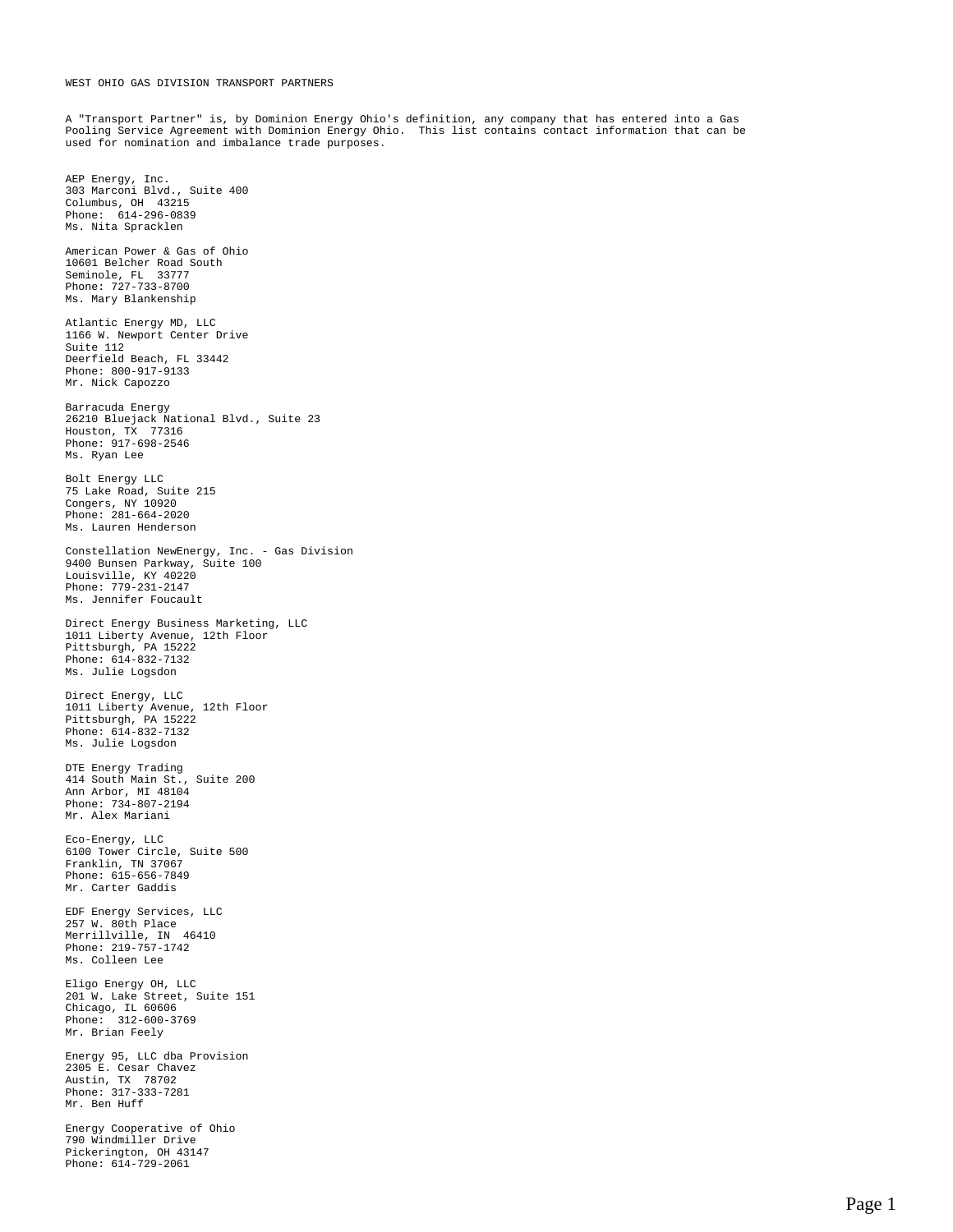Ms. Brenda Hammons Energy Harbor LLC 168 E. Market Street Akron, OH 44308 Phone: 713-870-7271 Mr. Jeff Porter Energy Plus Natural Gas, LP 3711 Market Street, 10th Floor Philadelphia, PA 19104 Phone: 614-832-7132 Ms. Julie Logsdon Engie Power & Gas LLC 1074 Broadway Woodmere, NY 11598 Phone: 516-634-2168 Mr. Joseph Murphy Everyday Energy, LLC dba Value Power and Gas 535 Connecticut Avenue, 6th Floor Norwalk, CT 06854 Phone: Mr. Steve Bogin Freepoint Commodities LLC 58 Commerce Road Stamford, CT 06902 Phone: 202-542-6212 Mr. Rob Orr Hudson Energy Services, LLC 5251 Westheimer Road, Suite 1000 Houston, TX 77056 Phone: 713-544-8156 Ms. Hayat Kedir Interstate Gas Supply, Inc. 6100 Emerald Parkway Dublin, OH 43016 Phone: 614-659-5120 Ms. Lauren Atkins Josco Energy USA LLC 200 Rt. 17 South, Suite 200C Mahwah, NJ 07430 Phone: 201-510-0688, Ext. 104 Mr. Matt Gordon Just Energy Solutions Inc. 32991 Hamilton Court Farmington Hills, MI 48334 Phone: 905-670-4440 Ms. Hayat Kedir LE Energy dba Utility Gas & Power 2680 Corporate Park Drive, Suite 100 Opelika, AL 36801 Phone: 334-321-2260 Mr. Philip Cato Median Energy Corp. 1 Lethbridge Plaza, Suite 2 Mahwah, NJ 07430 Phone: 201-354-1537 x102 Mr. Henry Bennett Mercury Energy Ohio, LLC 500 Dallas Street Suite 1370 Houston, TX 77002 Phone: 832-615-8156 Mr. Jeffrey Feinstein NextEra Energy Services Ohio, LLC 20455 State Highway 249 Houston, TX 77070 Phone: 561-691-7170 Ms. Melanie Ladd Nordic Energy Services, LLC One Tower Lane Suite 300 Oakbrook Terrace, IL 60181 Phone: 630-321-0888 Ms. Kelli Singer North American Power & Gas 20 Glover Avenue

Norwalk, CT 06851 Phone: 281-653-5075 Mr. Joe Mastro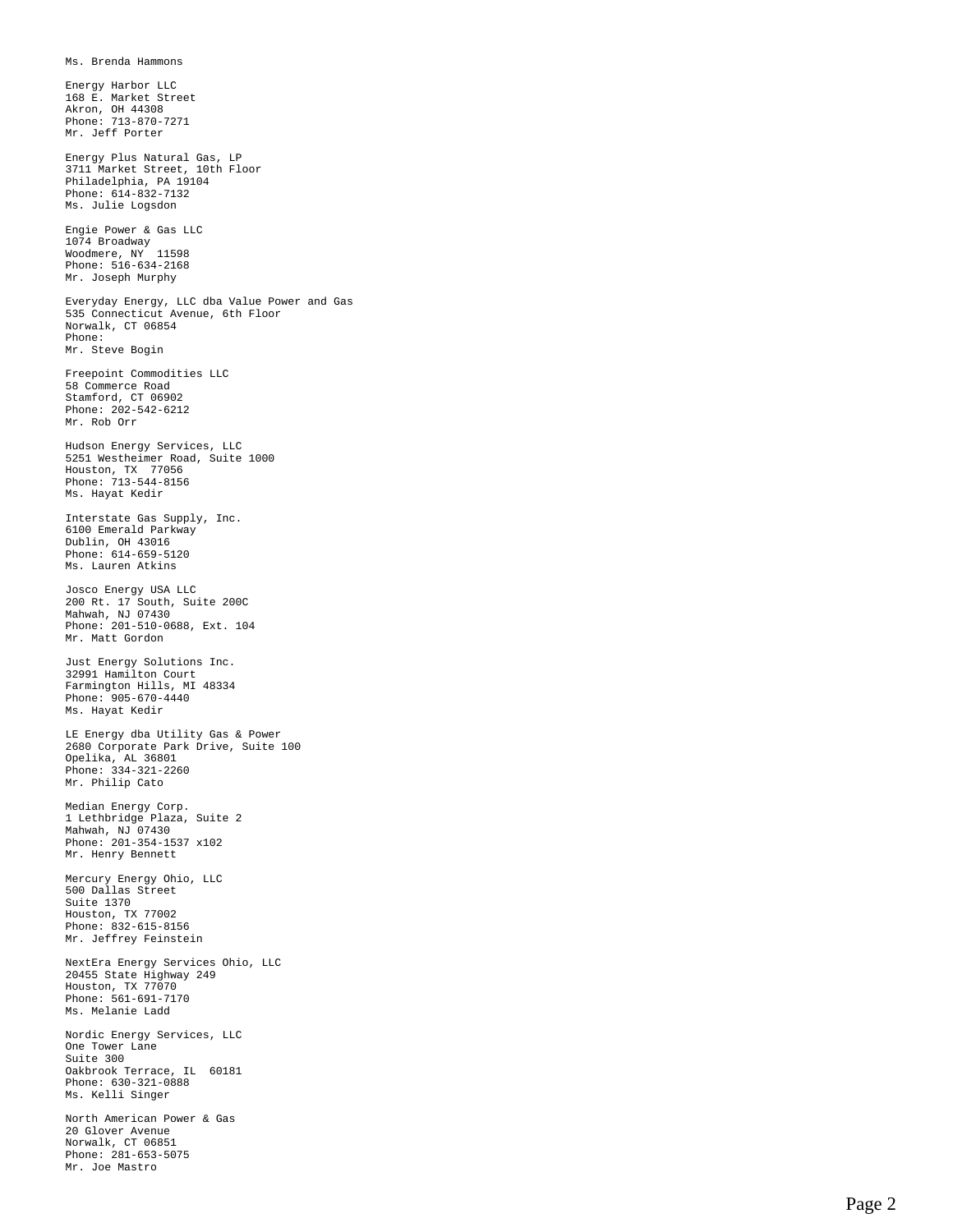nTherm, LLC 1430 Larimer, Suite 302 Denver, CO 80202 Phone: 443-866-3242 Ms. Mary Roesner Park Power, LLC 2098 West Chester Pike, Suite 200 Broomall, PA 19008 Phone: 610-971-9000 Mr. Joe Colia Reliant Energy Northeast LLC dba NRG Home 3711 Market Street, Suite 1000 Philadelphia, PA 19104 Phone: 614-832-7132 Ms. Julie Logsdon Residents Energy, LLC 520 Broad Street Newark, NJ 07102 Phone: 973-438-3500 Mr. Alan Schwab SFE Energy Ohio, Inc. 100 Milverton Drive Suite 608 Mississauga, ON L5R 4H1 Phone: 905-366-7007 Ms. Kris Plotzke Shipley Energy 415 Norway Street York, PA 17403 Phone: 717-771-1858 Ms. Laura Greenholt Snyder Brothers Energy Marketing, LLC One Glade Park East Kittanning, PA 16201 Phone: 724-548-8101 Mr. Nathan Henry South Bay Energy Corp 700 Veterans Memorial Hwy., #210 Hauppauge, NY 11788 Phone: 631-724-9010 Mr. Stephen Mellis SouthStar Energy Services, L.L.C. 817 West Peachtree St. NW Suite 1000 Atlanta, GA 30308 Phone: 404-685-4008 Mr. Chad Munro Spire Marketing, LLC 3773 Richmond Avenue Houston, TX 77046 Phone: 281-716-6055 Ms. Amy Plander Stand Energy Corporation 1077 Celestial Street Rookwood Building, Suite 110 Cincinnati, OH 45202 Phone: 513-621-1113 Mr. Tom Meier Statewise Energy Ohio LLC 100 Milverton Drive Suite 608 Mississauga, ON L5R 4H1 Phone: 905-366-7007 Ms. Kris Plotzke Symmetry Energy Solutions 1111 Louisiana Street, 20th Floor Houston, TX 77002 Phone: 713-207-7429 Ms. Rhonda Garza Titan Gas LLC dba CleanSky Energy 3355 West Alabama, Suite 500 Houston, TX 77098 Phone: 713-355-6200 Mr. Ken Gebhard Twin Eagle Resource Management Company, LLC 8847 West Sam Houston Parkway North Houston, TX 77040 Phone: 920-831-2534